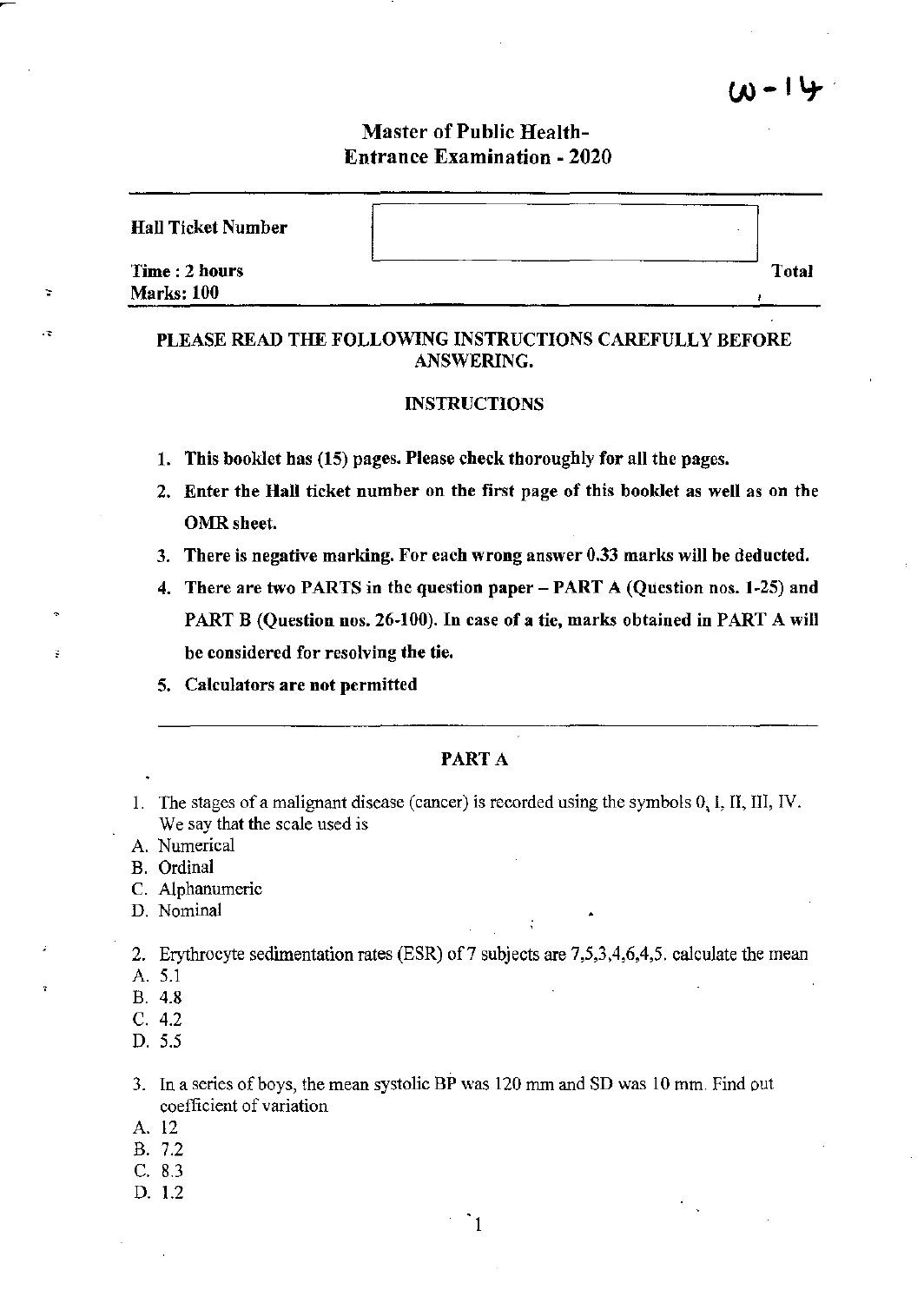4. In Normal distribution Mean  $\pm 2$  SD limits include  $\mu$  % of all observations

- A.95
- B. 68
- C. 99
- D. 75
- 5. Menstrual cycle in women following normal distribution has a mean of 28 days and SD of2 days. What is the Relative deviate (Z) score for women having menstrual cycle of less than 22 days.
- A. -1
- B. -2
- C. -3
- D. -4
- 6. Research competency includes all except:
- A. Acquire a spirit of scientific-enquiry and orientation to the principles of research methodology and epidemiology
- B. Preserve, protect and withhold findings before it is necessary to communicate at an opportune moment.
- C. Critically evaluate data, identify gaps in knowledge, and fonnulate research questions.
- D. Design and implement epidemiological and health systems research studies.
- 7. Humidity or moisture content of the air is measured using an instrument called:
- A. Aneroid Barometer
- B. Mercury Barometer
- C. Air Quality Meter
- D. Hygrometer
- 8. The continuous scrutiny of the factors that determine the occurrence and spread of diseases and other conditions of ill health which are pertinent of effective control is called:
- A. Social Audit
- B. Community Audit
- C. Public Health Evaluation
- D. Surveillance
- 9. Disability Adjusted Life Years (DALY) is the sum of:
- A. Years of Life Lost and Years Lived with Disability
- B. Years of Life Lived and Years Lost due to Disability
- C. Years of Life Lost and Years Lost due to Disease
- D. Years of Life Lost and Years Lost due to Disability
- 10. Epizootic disease occurrence is when the epidemic is restricted to a:
- A. Vulnerable Human Population
- B. Normal Human Population
- C. Geographically confmed population.
- D. Non-human population.

11. Acceptable daily exposure of sound level limit without substantial damage to hearing is

2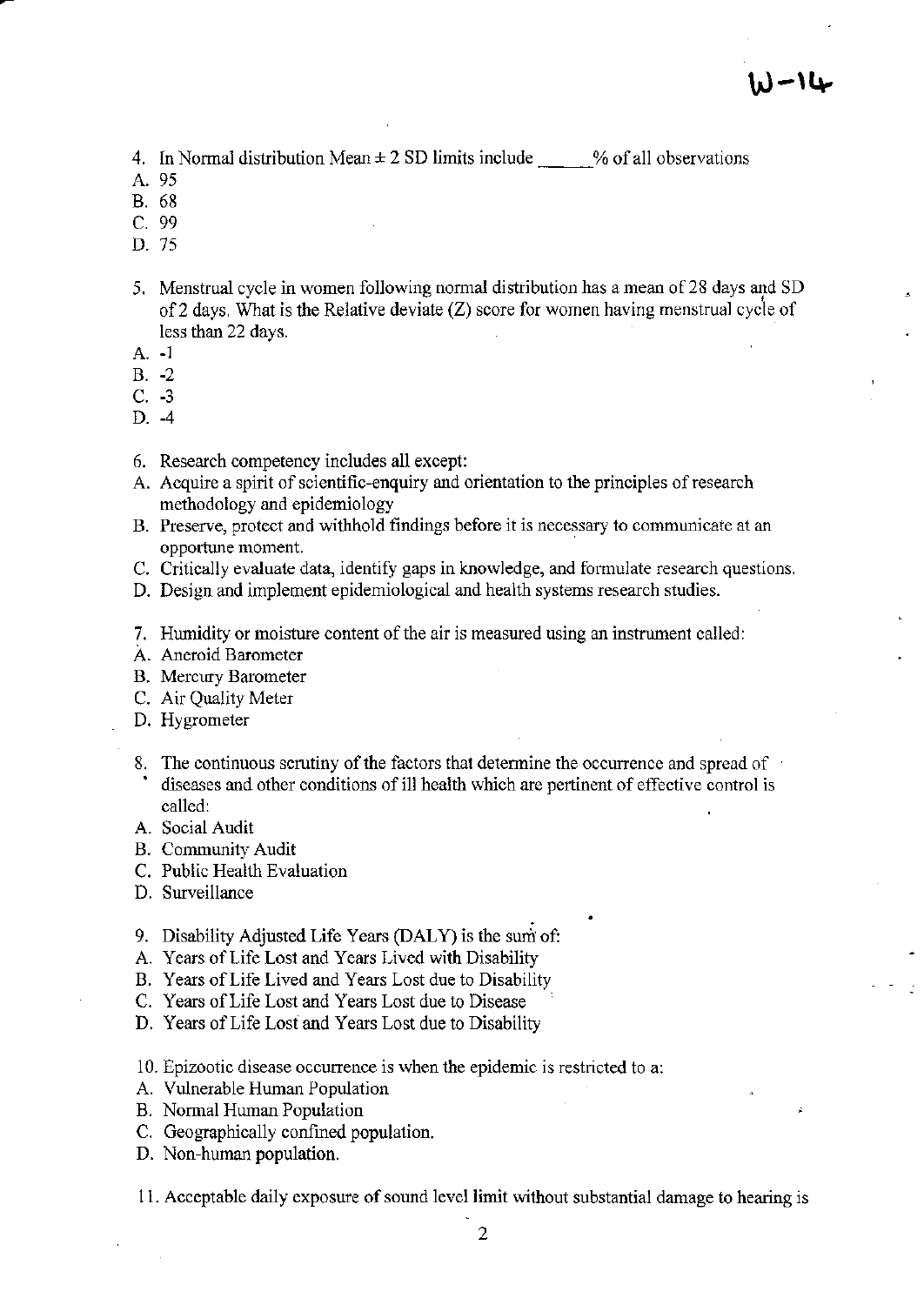- A. Upto 85 dB
- B. Upto 100 dB
- C. 60 dB
- D. 75 dB

,

- 12. In writing a report on Nutrition survey, which one is the correct sequence for documentation?
- I. Survey of related studies
- 11. Introduction
- Ill. Design of the study
- IV. Data-Analysis and interpretation
- V. Generalisations and Conclusion
- VI. Suggested further study
- VII. References, Appendix
- A. I, II, III, IV, V, VI, VII
- B. V, 1, VI, III, IV, II, VII
- C. II, I, III, IV, V, VI, VII
- D. V, VI, I, III, IV, II, VII
- 13. Food poisoning is caused by:
- A. Cl. perfringes
- B. Streptococci
- C. Vibrio Cholera
- D. Salmonella Paratyphi A

14. Which of the following can be the source of primary data in research?

- A. Survey
- B. Experiment
- C. Survey and Experiment
- D. Survey and Reference

15. A Blue print of Research work is called

- A. Research Problem
- B. Research design
- C. Research tools
- D. Research methods
- 16. In a left sided skewed curve, true statement is
- A. Mean = Median
- B. Mean < Median
- C. Mean> Mode
- $D. Mean = Mode$

17. Survey research is cross-sectional and therefore:

- A. High in replicability but low in internal validity
- B. High in internal validity but low in reliability
- c. High in ecological validity but low in external validity
- D. None of the above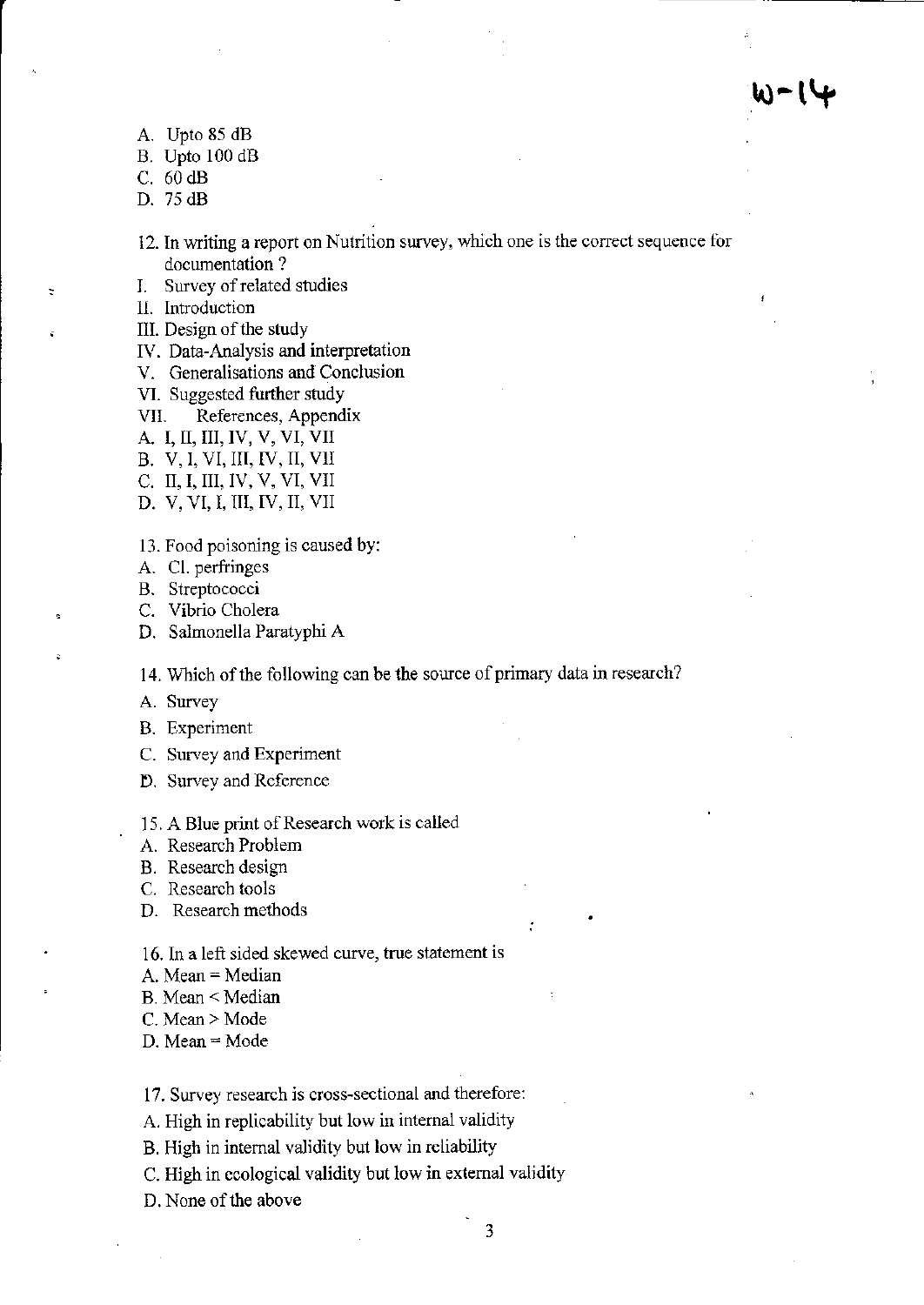**W-I4-**

18. Sample value is called

- A. Parameter
- B. Core Value
- C. Statistic
- D. Variable

19. Population value is called

A. Statistic

B. Parameter

C. Variable

D. Core value

20. Which of the following is not the critical feature of qualitative research?

- A. Actual settings are the direct source of data.
- B. Data take the forms of words or pictures.
- C. Seeking to establish relationships among measured social facts.

D. Researcher becomes immersed in the situation, present or past related to the phenomena.

21. Following statements are true about incidence:

- 1. Refers to new cases.
- II. Cohort studies can be used to estimate it.
- -III. Denominator is a specified population.
- IV. It does not have reference to a time period.
- A. I, II and IV correct
- B. I, 11 and III correct
- C. I and II correct
- Q. II, III and IV correct

22. Which of the following is not a data-collection method?

- A. Research questions
- B. Unstructured interviewing
- C. Postal survey questionnaires
- D. Participant observation

23. A sampling frame is:

- A. A summary of the various stages involved in designing a survey
- B. An outline view of all the main clusters of units in a sample
- C. A list of all the units in the population from which a sample will be selected
- D. A wooden frame used to display tables of random numbers
- 24. For a study assessing the role of an exposure in leading to an outcome, what is the correct hierarchy as per strength of the design :  $\blacksquare$

÷.

- A. Experimental> Cohort> Cross sectional analytic and Case control> Ecological
- B. Ecological> Experimental> Cohort> Cross sectional analytic and Case control
- C. Experimental> Cross sectional analytic and Case control> Cohort> Ecological
- D. Cohort> Experimental> Cross sectional analytic and Case control> Ecological.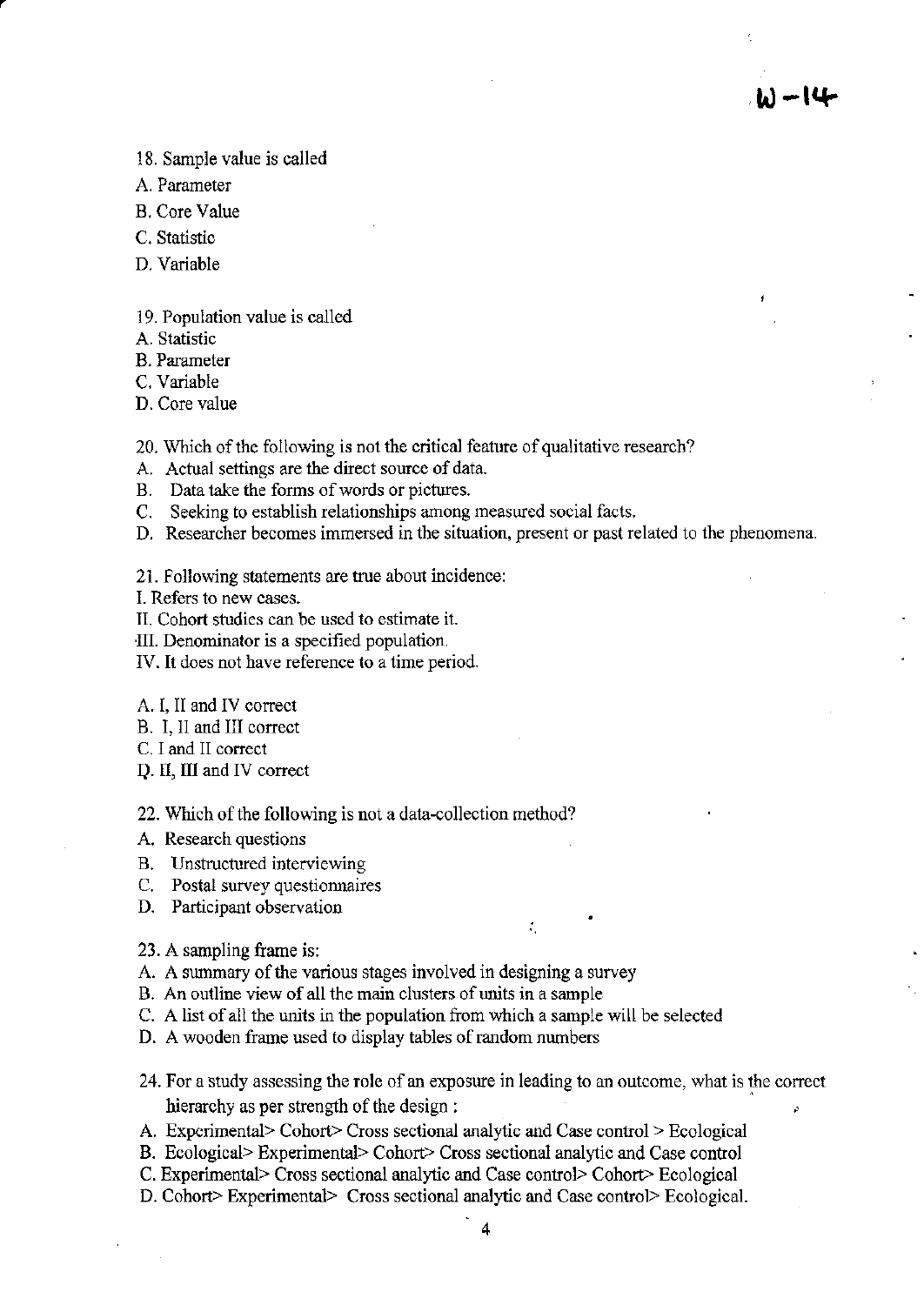14- ال

**25. The components** of validity of screening **tests are** 

I. Sensitivity

II. Specificity

**III. Positive Predictive Value** 

**IV. Negative Predictive Value** 

A. I, II and III correct

B. I and II correct

C. I, III and IV correct

**D. I and IV correct** 

# **PARTB,**

**26. Correlation coefficient is a number between** 

A. 1 and 2

B. 0 and 1

C.  $-1$  and  $0$ 

D. -1 and +1

**27. A circle is divided into sectors proportional to the frequency** of items **shown is called**  A. Pie chart

B. Bar chart

**C. Frequency Polygon** 

**D. Histogram** 

28. The median of following data is: 1,2,4,6,8,10,11,13.

A. 9

B. 6

C. 8

- D. 7
- **29. Mean systolic BP among study done among one college students was found to be 120**  with SD of 10. Calculate the minimum size of the sample to verify the results if allowable **error is 2 at 5% risk.**

A. 1000

- B. 400 •
- C. 200
- D. 100

**30. Committing Type I error means** 

A. The Hypothesis  $(H<sub>o</sub>)$  is true and our test accepts it

B. The Hypothesis  $(H_0)$  is false and our test accepts it

**C. The Hypothesis** *(Ho)* **is false and our test rejects it** 

**D. The Hypothesis** *(Ho)* **is true and our test rejects it** 

31. If the probability of being Rh-ve child after birth is  $1/10$ , than probability of being Rh+ve child will be

5

A.  $5/10$ 

B. 9110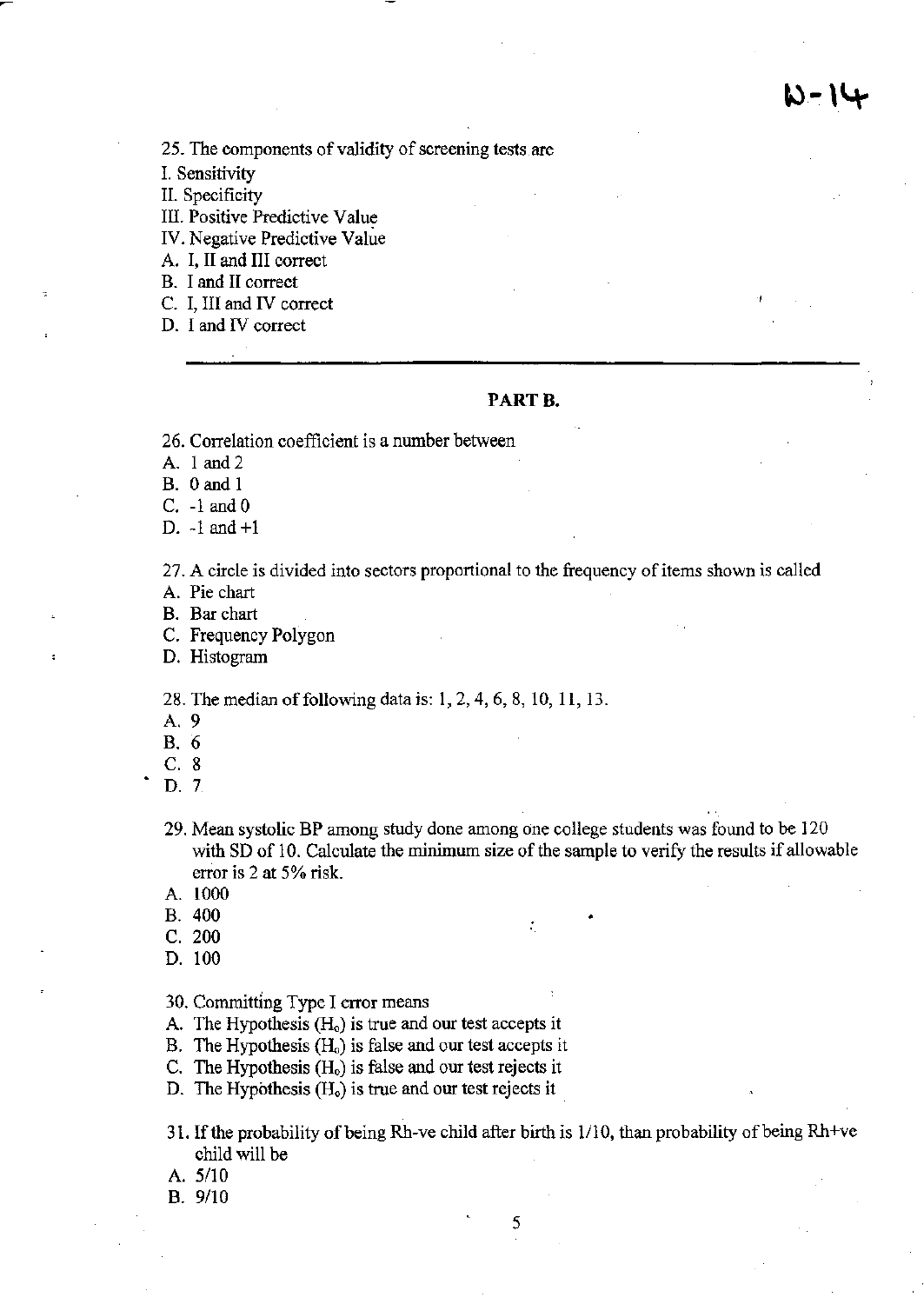C. 1110

D. I

- 32. The Test to be applied to find the significance of difference in two or more than **proportion**
- A. Mann whitney U test
- **B. student It' test**
- C. Chi square test
- D. ANNOVA
- **33. The extent to which a specific health care treatment, service, procedure, prograrn,or other intervention does what it is intended to do when used in a community dwelling population is termed as**
- **A. Efficacy**
- **B. Effectiveness**
- **C. Effect modification**
- **D. Efficiency**

### **34. Those who exercise regularly have higher levels of:**

- A. LDL
- B. HDL
- C. Total Cholesterol
- **D. Triglycerides**

35. How is Maximum permissible Heart rate (MxPHR) calculated?

- A.  $(220 \text{age in years})$
- B.  $(180 age in years)$
- C.  $(150 age in years)$
- D.  $(100 age in years)$

**36. Early Diagnosis and Treatment of Angina is** \_\_\_ **mode of prevention for IHD:** 

- A. Primordial
- B. Primary
- C. Secondary
- **D. Tertiary**

37. The following Diet is a not a risk factor for Hypertension<sup>\*</sup>

- **A Rich in sodium salts**
- B. High in potassium
- C. Rich in saturated fats
- **D. Low in fibre**
- **38. The most common cancer in Indian women is**
- **A. Breast**
- **B. Endometrium**
- C. Oral cavity
- **D. Cervix**

**39. Use of combined Oral Contraceptives accounts for an increase in risk of** 

. 6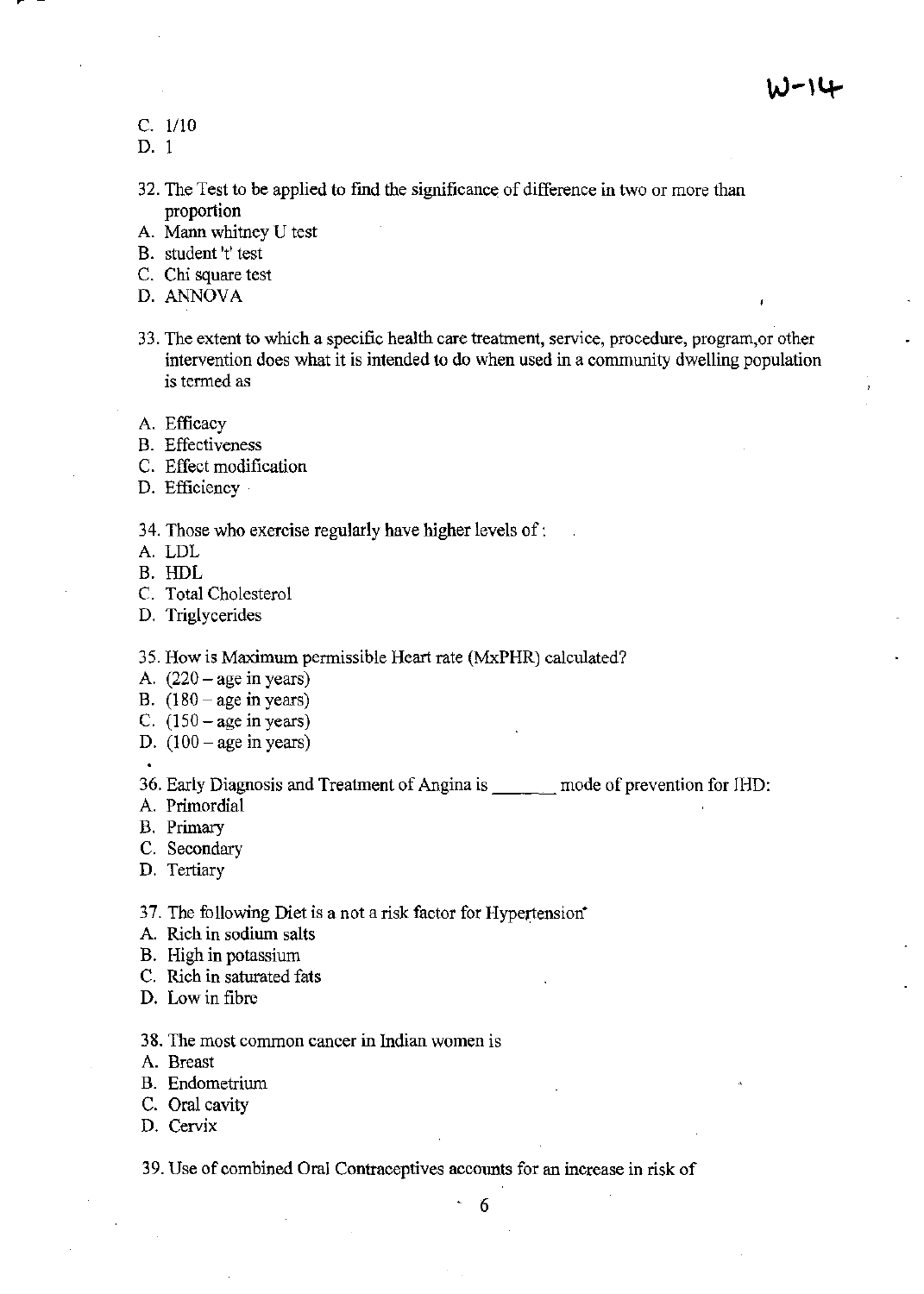- **A. Endometrial Cancer**
- **B. Ovarian cancer**
- **C. Breast cancer**
- **D. Oral cancer**
- 40. Which of the following is a diagnostic criteria for COPD
- A. FEV1 less than 80% of the predicted value
- B. FEV1 less than 85% of the predicted value
- C. FEV1 less than 90% of the predicted value
- D. FEV1 less than 95% of the predicted value
- **41. Immunization against which particular disease is part of specific protection measures aimed at preventing Blindness**
- A. Chicken Pox
- **B. Measles**
- C. Mumps
- D. Rubella
- **42. As per revised jones criteria, the following are Major manifestations** of Rheumatic **fever except**
- A. Carditis
- B. Polyarthritis
- **C. Subcutaneous nodules**
- **D. Fever**

**43. Spot maps come in bandy while analyzing what aspect of data?** 

- A. Temporal
- B. Cyclical
- C. Spatial
- **D. Secular**
- **44. Which ofthe following is characteristic** of Qualitative **research?**
- **A. Predict causal relationships**
- **B. Describe individual experiences**
- **C. Measure level of confidence**
- **D. Are Objective**

45. Exposure to Grocery Store A Among Cases and Controls, Legionellosis Outbreak — Louisiana, 1990. Calculate Odds ratio.

|       |              | Cases | Controls |
|-------|--------------|-------|----------|
|       | Exposed      | 25    | 28       |
|       | Unexposed    | 2     | 26       |
| A. 11 |              |       |          |
|       | <b>B.</b> 10 |       |          |
|       | C. 13        |       |          |
| D.    | 09           |       |          |

- 46. The quality of life can be evaluated by a composite index called "*physical quality of life index"* **and it consolidates 3 indicators except:**
- A. Under five mortality rate (U5MR)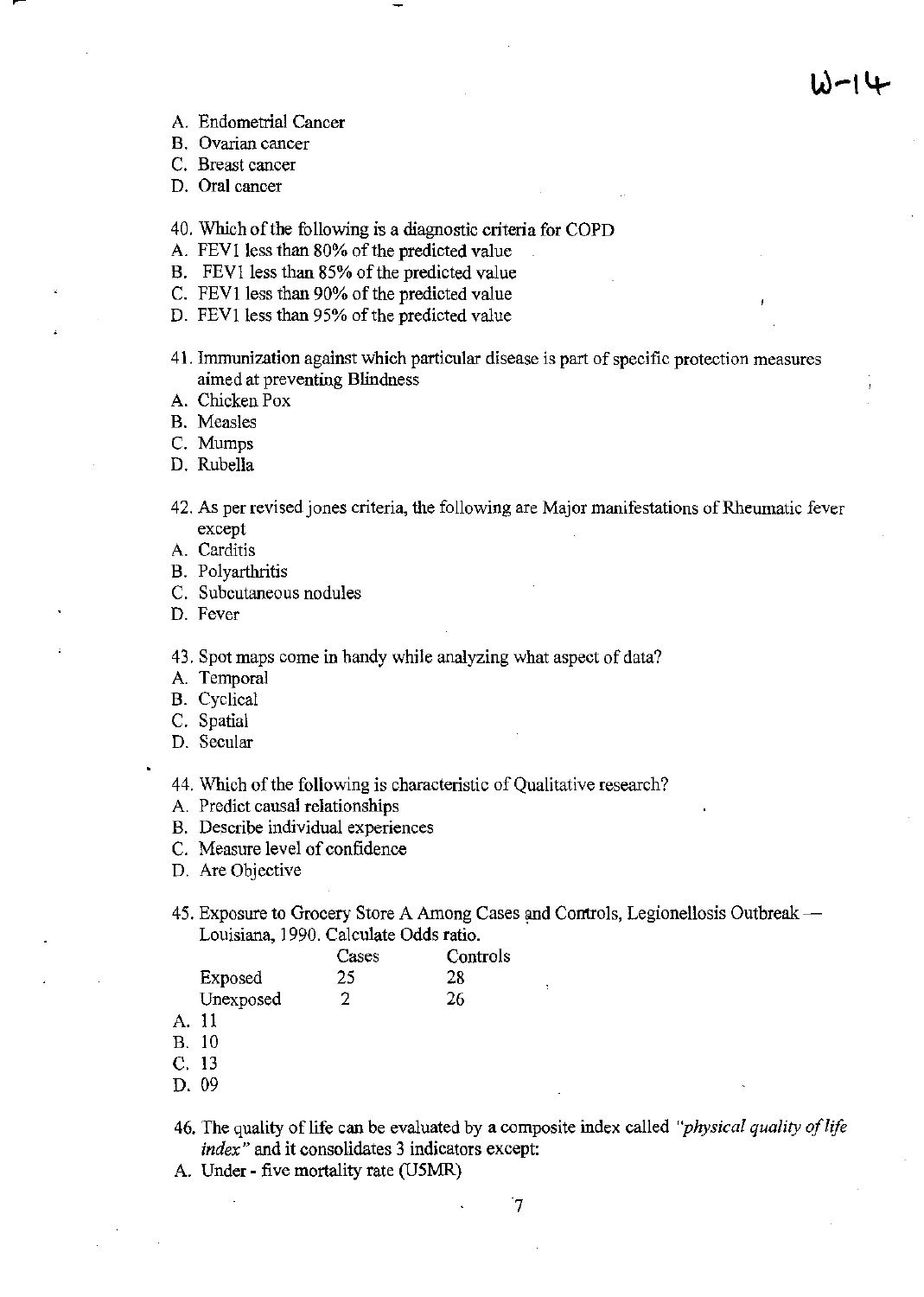- B. Infant mortality rate (IMR)
- C. Life expectancy at the age of 1 year.

D. Literacy.

#### 47. One of these is a food which comes under the category millet:

A. Wheat

B. Maize

- C. Jowar
- D. Red Rice

48. Epidemiology mainly looks distribution of health states and disease conditions within populations in all the dimensions except:

- A. Time
- B. Place
- C. Person
- D. Power
- 49. Propagated epidemics are all except:
- A. Point-source
- B. Person to Person
- C. Vector Borne
- D. Reservoir related
- 50. Ethnic group is a group of persons who are \_\_\_\_\_\_\_\_\_\_\_\_ in respect of biologic inheritance and customs:
- A. Mixed
- B. Homogeneous
- C. Heterogeneous
- D. Indigenous

51.·Epidemiological studies include all except:

- A. Management studies
- B. Descriptive Studies
- C. Analytical Studies
- D. Experimental Studies
- 52. Ecological studies look at associations which are related to:
- A. Group characteristics •
- B. Individual characteristics
- C. Environmental characteristics
- D. Economic characteristics
- 53. Feasible, Novel, Ethical and Relevant (FINER) is the criteria of a good research question namely:
- A. Innovative
- B. Interesting
- C. Inquire-able
- D. Intentional

54. The three measures of averages also called central tendencies in statistics are all except: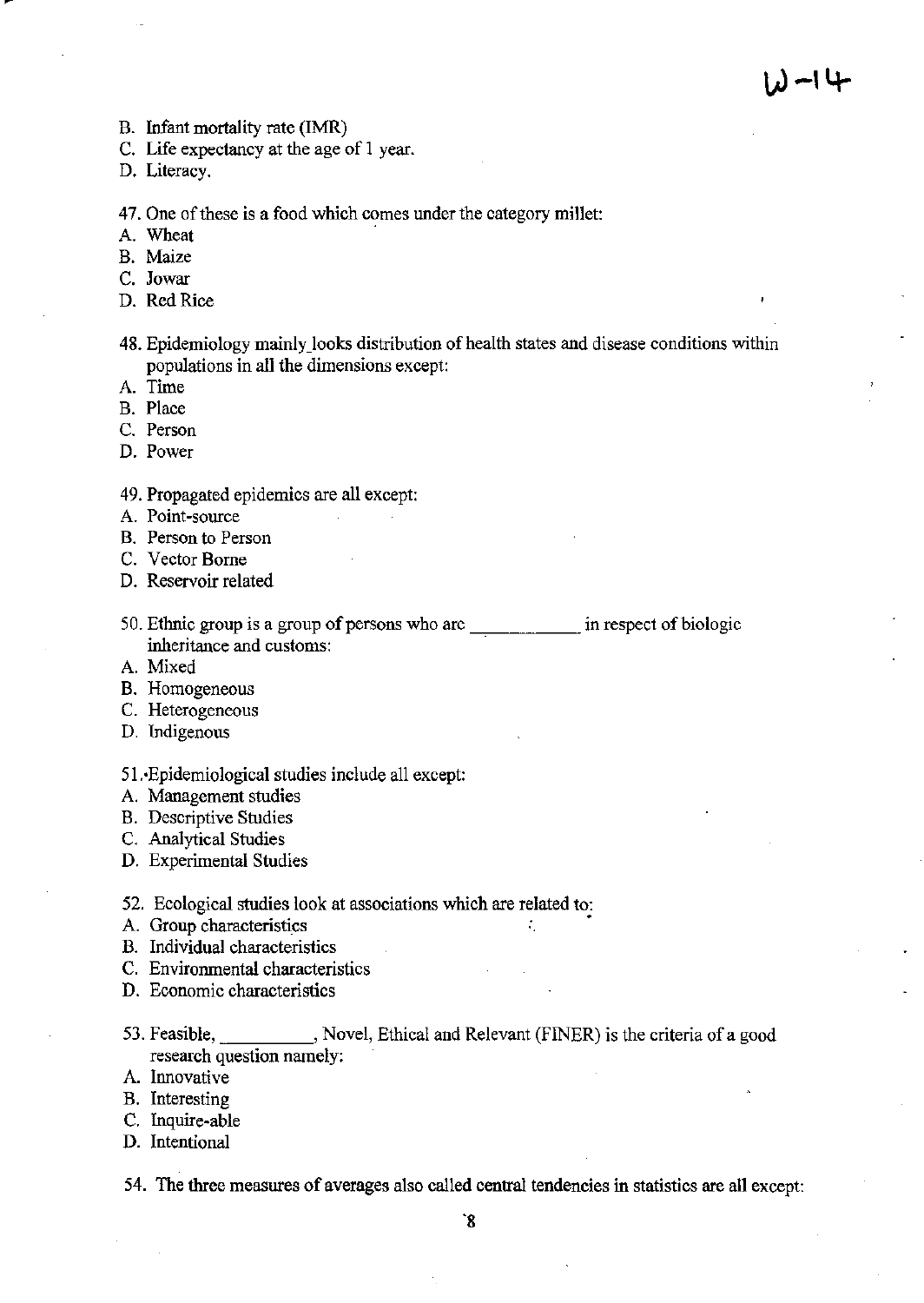- A. Mean
- B. Median
- C. Mode
- **D. Metrics**

**55. Socio Economic Status categorization is measured as a variable on:** 

- **A. Continuous scale of measurement**
- **B. Nominal scale of measurement**
- **C. Ordinal scale** of measurement
- **D. Interval scale of measurement.**
- 56. Demography is a study of:
- **A. Democracy**
- B. Population
- **C. Environment**
- D. Ecology

**57. Transcripts are the main sources of data in** \_\_\_\_\_\_\_ **research:** 

- **A. Qualitative**
- **B. Quantitative**
- C. Applied
- D. Operational
- **58. The 3 most important principles of ethics are:**
- **A. Respect for personas**
- **B. Justice**
- C. Equity
- **D. Beneficence and non-maleficence**
- 59. BCC means:
- **A. Beliefs Change Communication**
- **B. Behavior Change Communication**
- **C. Behavior Change Compassion**
- **D. Behavior Compassion Competency**

**60. Interpersonal communication among patient-provider mainly requires all except:** 

- A. Caring attitude
- B. Multi Language skills
- C. Problem solving skills
- D. Counseling skills

61. The number of sustainable development goals are:

- A.25
- B. 27
- C. 17
- D. 15

62. The last National Health Policy in India was adopted in the year:

A. 2015

B. 2010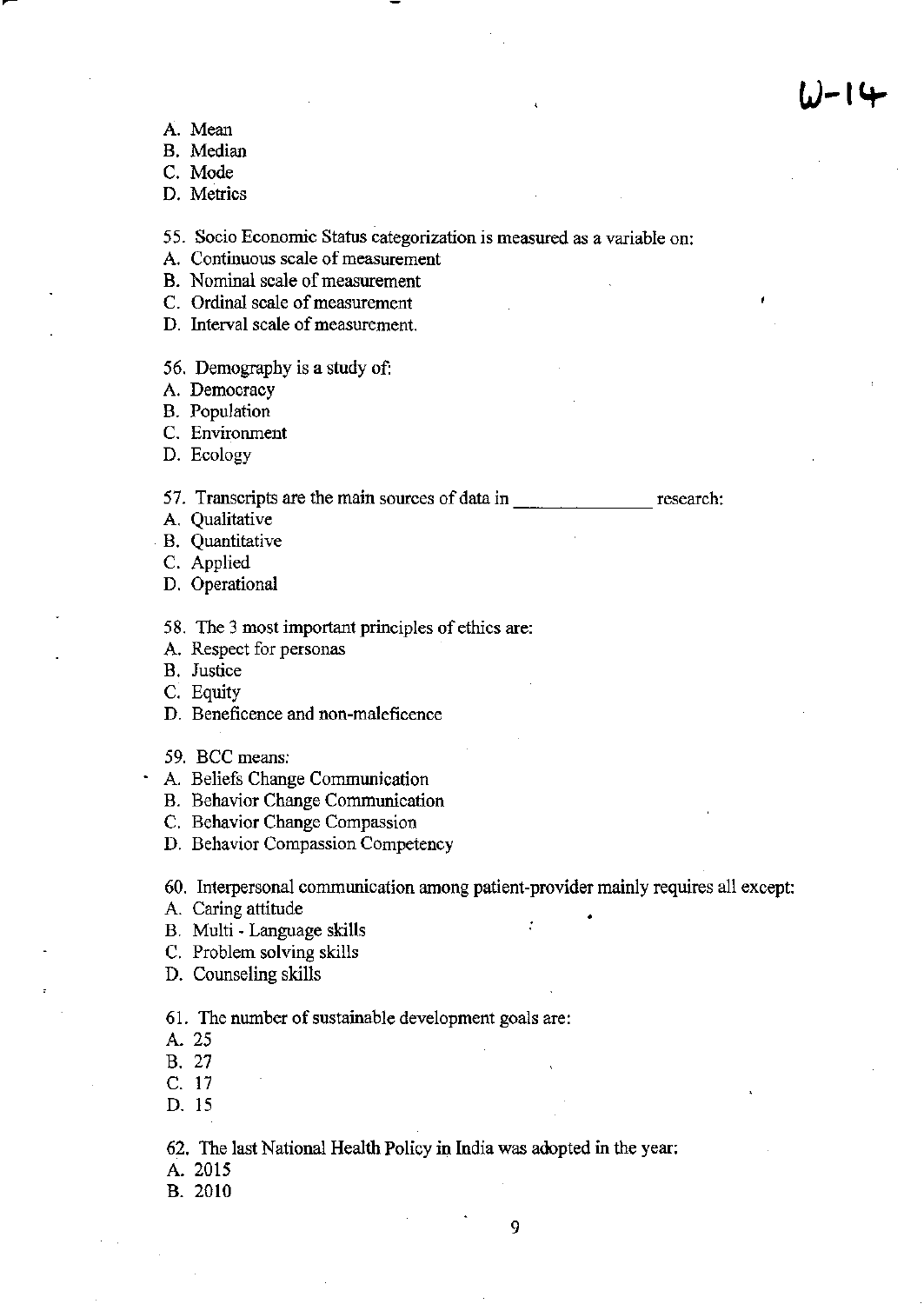$W - 14$ 

- C. 2017
- D. 2014
- 63. The International Day of Yoga has been celebrated annually on every year since 2015, following its inception in-the United Nations General Assembly in 2014.
- A. 21 June
- B. 17 September
- C. 3 December
- D.27May

64. The following except one, are the components of Epidemiological triad

- A. Agent
- B. Environment
- C. Modes of transmission
- D. Host

*65.* In research ethics, the principle of 'Do no harm' is also known as

- A. Non-Beneficence
- B. Non-Maleficence
- C. Maleficence
- D. Autonomy
- 66. Following statement is not true about Japanese Encephalitis
- A. Pigs are considered as 'Amplifiers'
- B. Cattle and buffaloes are considered as 'amplifiers'
- C. Man is an incidental 'dead end host'
- D. Initial viral replication occurs in local and regional lymph nodes
- 67. Linoliec acid is found in
- A. Eggs
- B. Meat
- C. Soyabean oil
- D. Safflower oil
- 68. When vegetable oils are hydrogenated under conditions of optimum temperature and Pressure in the presence of a catalyst, the resulting Hydrogenated fat is known as
- A. Butter  $\qquad \qquad \ldots$
- B. Cholesterol
- C. Arachidonic acid
- D. Vanaspathi
- 69. The WHOIF AO expert group on diet, nutrition and prevention of chronic diseases endorse that qualitative composition of fats in the diet has a significant role to play in modifying risk factors for
- A. Nephritis
- B. Rheumatoid Arthritis
- C. Cardiovascular Disease
- D. Glaucoma

70. The carbohydrate reserve (glycogen) of a human adult is about

10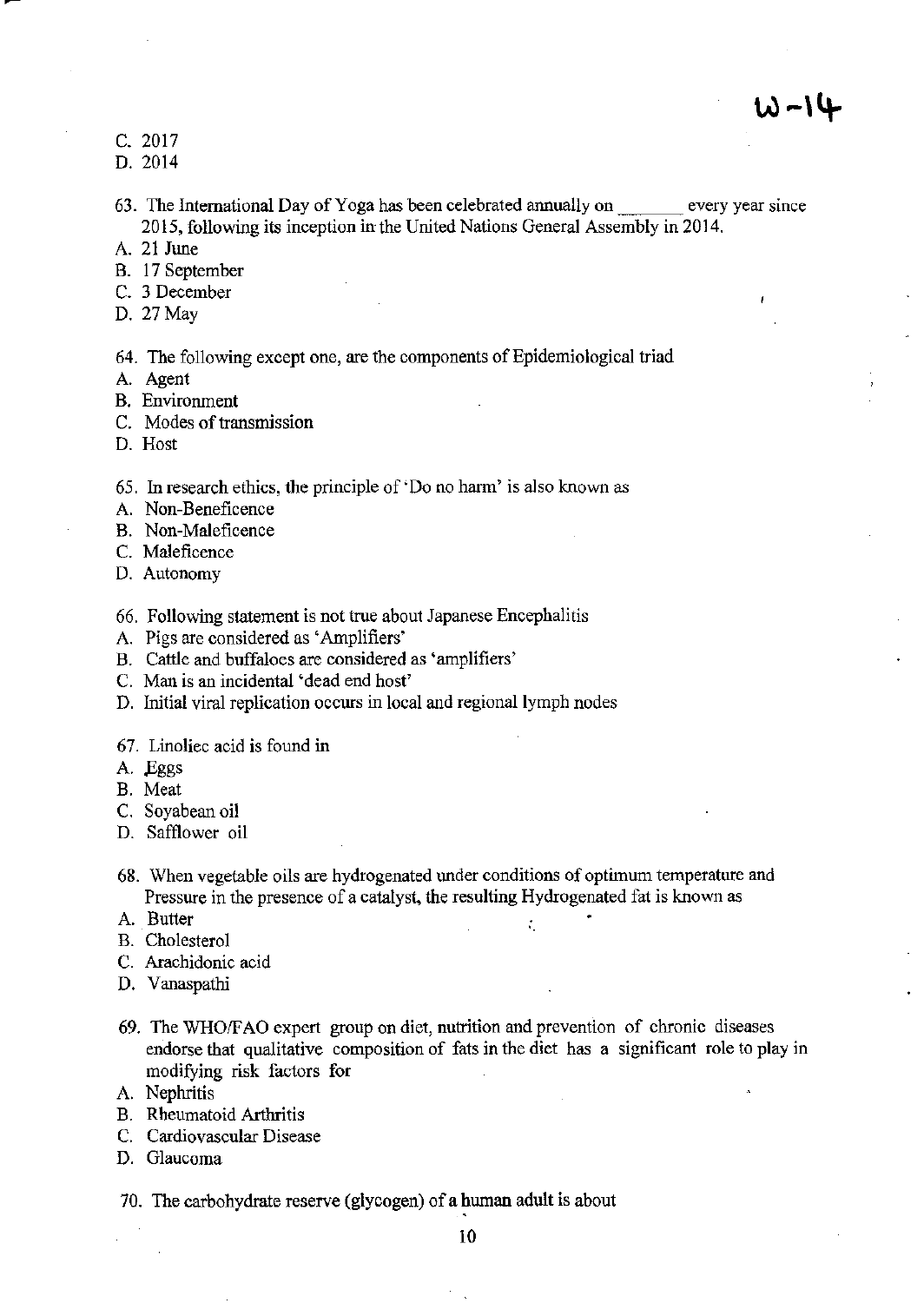- A. 1000 g
- B. 1500 g
- C. 500 g
- D. 2000 g

71. Prevention of obesity includes all except

- A. Physical exercise
- B. Dietary changes
- C. Appetite suppressing drugs
- D. Fasting

72. Which of the following has extremely high percentage of saturated fatty acids?

A. Sunflower oil

B. Canola oil

C. Palm oil

D. Comoil

#### 73. Ortho-tolidine test determines:

A. Free Chlorine

B. Combined Chlorine

- C. Both Free and Combined Chlorine
- D. Chlorine demand

74. All are indicators of air pollution except:

- A. Dust particles
- B. Smoke

C. Carbon di oxide

- D. Sulphur di oxide
- 75. The largest constituent of human body is:
- A. Carbohydrates
- B. Proteins
- C. Fats
- D. Water

76. Summarizing raw data and displaying them on compact statistical tables for analysis is A. Tabulation

B. Coding

- C. Transcription
- D. Editing

77. Strong correlation is signified by correlation coefficient of

- A. Zero
- B. One
- C. Less than one
- D. More than one

78. The best sampling method for sampling a population finite size:

A. Area sampling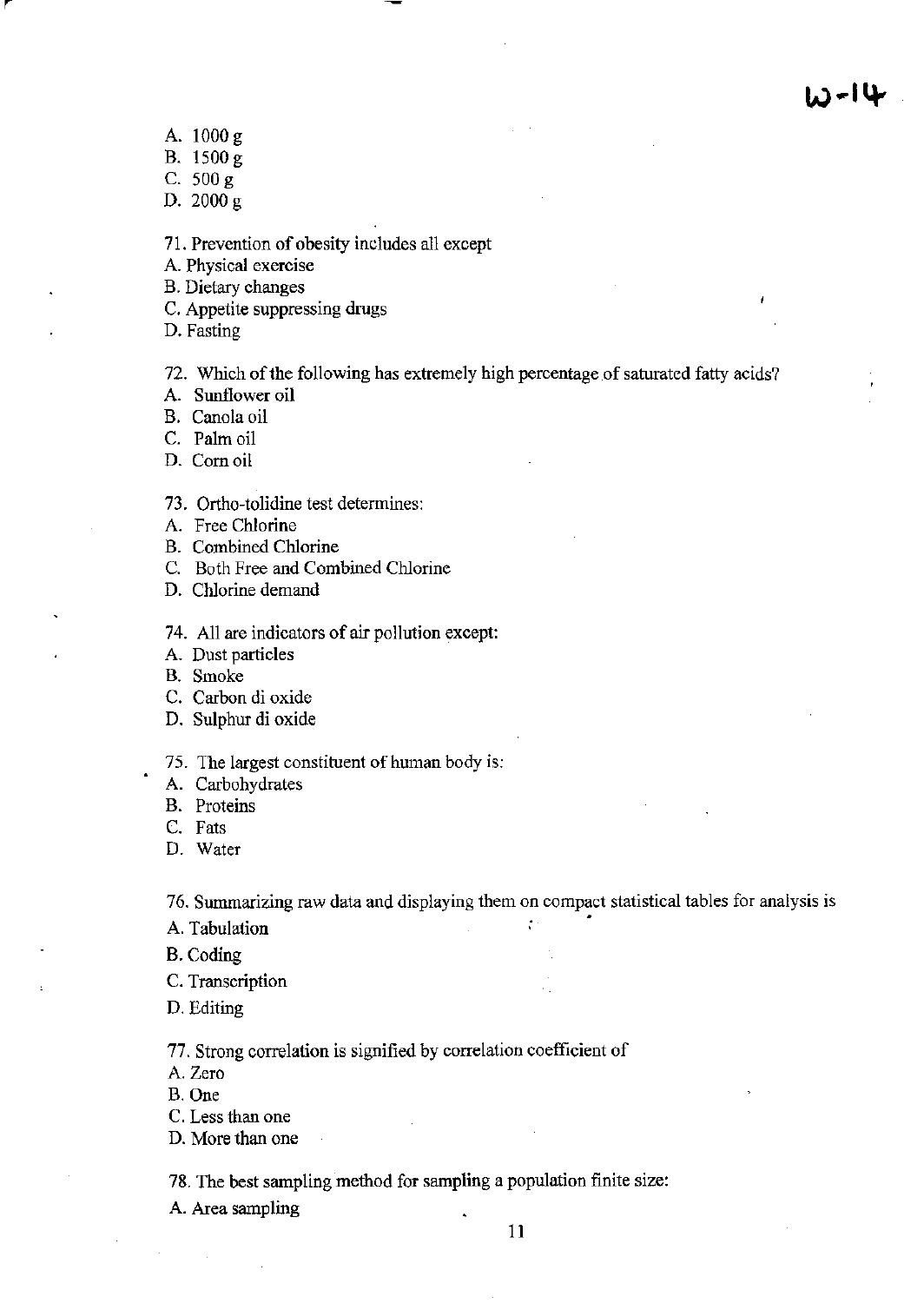B. Systematic Sampling

C. Purposive Sampling

D. Quota Sampling

- **79. Systematic selection of more. number of exposed participants with the higher risk of outcome in a cohort study will result in**
- A. Selection bias
- **B.** Information bias
- C. Confounding
- **D. Random error**
- 80. Which of the following is not a data-collection method?
- **A. Research questions**
- **B. Unstructured interviewing**
- **C. Postal survey questionnaires**
- **D. Participant observation**
- **81. Deduction and induction are two main forms of**
- A. Belief's
- **B. Concepts**
- C. **Reasoning**
- **D. Assumptions**
- 82. To be critical, thinking must be
- **A. Practical**
- B. Socially relevant
- C. Individually satisfying
- D. Analytical
- 83. A fallacy is a
- **A. True argument**
- B. False argument
- C. Valid argument
- **D. Invalid argument**
- **84. In a population of 10,000,000 people, at a given time 500 individuals have motor neurone disease. What is the point prevalence of motor neurone disease in this population at this given time?**
- A. 0.05 per 100,000
- B. 0.5 per 100,000
- C. 5 per 100,000
- D. 50 per 100,000
- 85. According to Alma-Ata, elements of PHC are
- A. Eight
- B. Three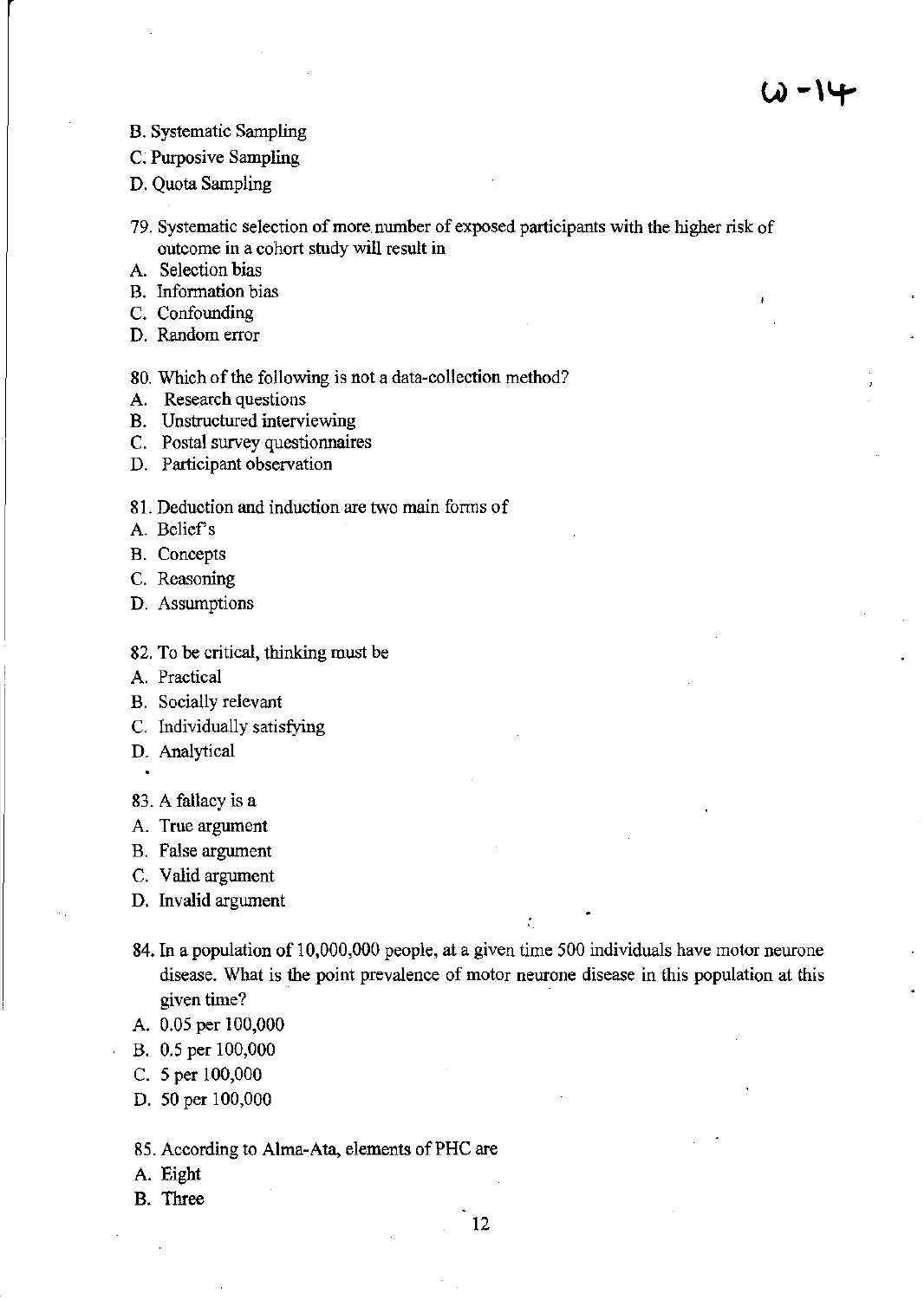10-14

C. Six

D. Five

86. Lactose is made up of

A. Glucose + Fructose

B. Glucose + Glucose

C. Glucose + Galactose

D. Fructose + Fructose

87. Which part of eye can be transplanted?

A. Retina

B. Cornea

C. Optic nerves

D. Complete eye

88. Establishment of safe communities and parks is an example of:

A. Biomedical intervention

B. Behavioral intervention

C. Structural intervention

D. Political intervention

89. A vaccine that is biologically protective but not accepted by the public has:

A. High efficacy and low effectiveness

B. Low efficacy and high effectiveness

C. High efficacy and high effectiveness

D. Low efficacy and low effectiveness

90. A longitudinal or prospective study is also referred to as a

A. Ecological

B. Cross-sectional study

C. Cohort study

D. Observational study

91. This approach to health promotion aims to improve and promote health by addressing socioeconomic and enviromnental determinants of health within the community.

A. behaviour change approach

B. community development approach

C. biomedical approach

D. natures approach

92. Snowball sampling is a non probability sampling technique in which

A. participants are chosen arbitrarily for their unique characteristics, experiences, or attitudes

B. participants are chosen and then refer others with similar or different characteristics

13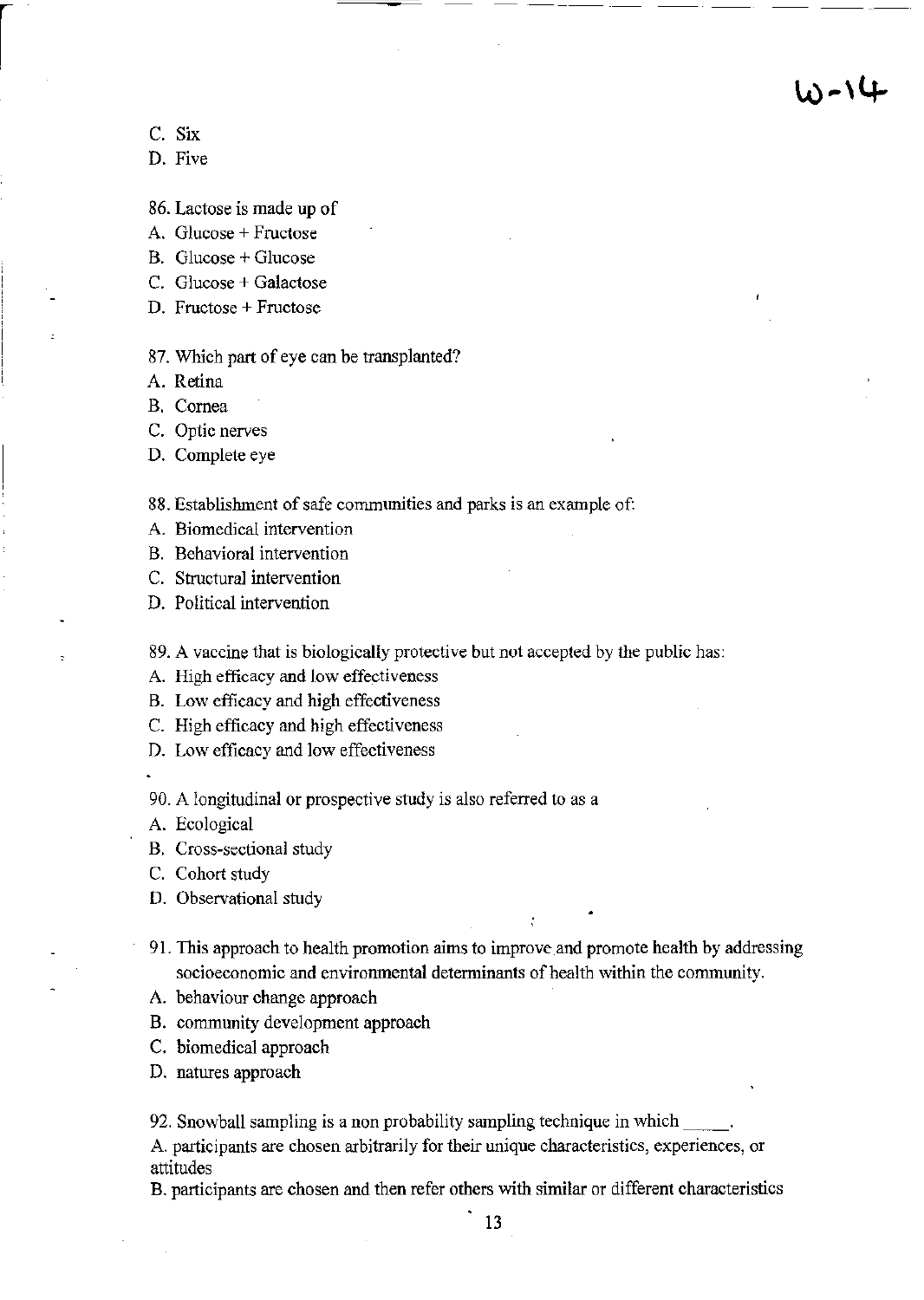C. researchers select any readily available individuals as participants

D. researchers systematically select participants from a sampling frame

93. **In** the definition of epidemiology, "distribution" refers to:

- I. Who
- II. When
- III. Where
- IV. Why
- A. I and II
- B. II and IV
- C. I.II.III
- D. I,II,III,IV
- 94. Comparing numbers and rates of illness in a community, rates are preferred for: (Choose one best answer)
- A. Conducting surveillance for communicable diseases
- B. Deciding how many doses of immune globulin are needed
- C. Estimating subgroups at highest risk
- D. Telling physicians which strain of influenza is most prevalent
- 95. Single blinding is practiced at the level of
- A. Investigator
- B. Participants
- C. Analysts
- D. None

96. Obtaining an accurate estimate of disease frequency and effect of exposure on health outcomes in study population pertains to

A. External validity

- B. Internal validity
- C. Bias
- D. Confounding

97. Better recall of exposure among the cases in a case-control study can result in

- A. Information bias
- B. Confounding
- C. Investigator bias '.
- D. Selection bias

98. Which one of the following statement is true?

- A. Low cure rate can reduce the prevalence of a disease
- B. High case fatality can increase the prevalence of a disease
- C. Both 'a' and 'b' are true
- D. High cure rate and high case fatality can reduce the prevalence of a disease
- 99. Which one of the following study designs does not employ comparison groups to answer the primary study objective?
- A Descriptive cross-sectional study

B. Cohort study